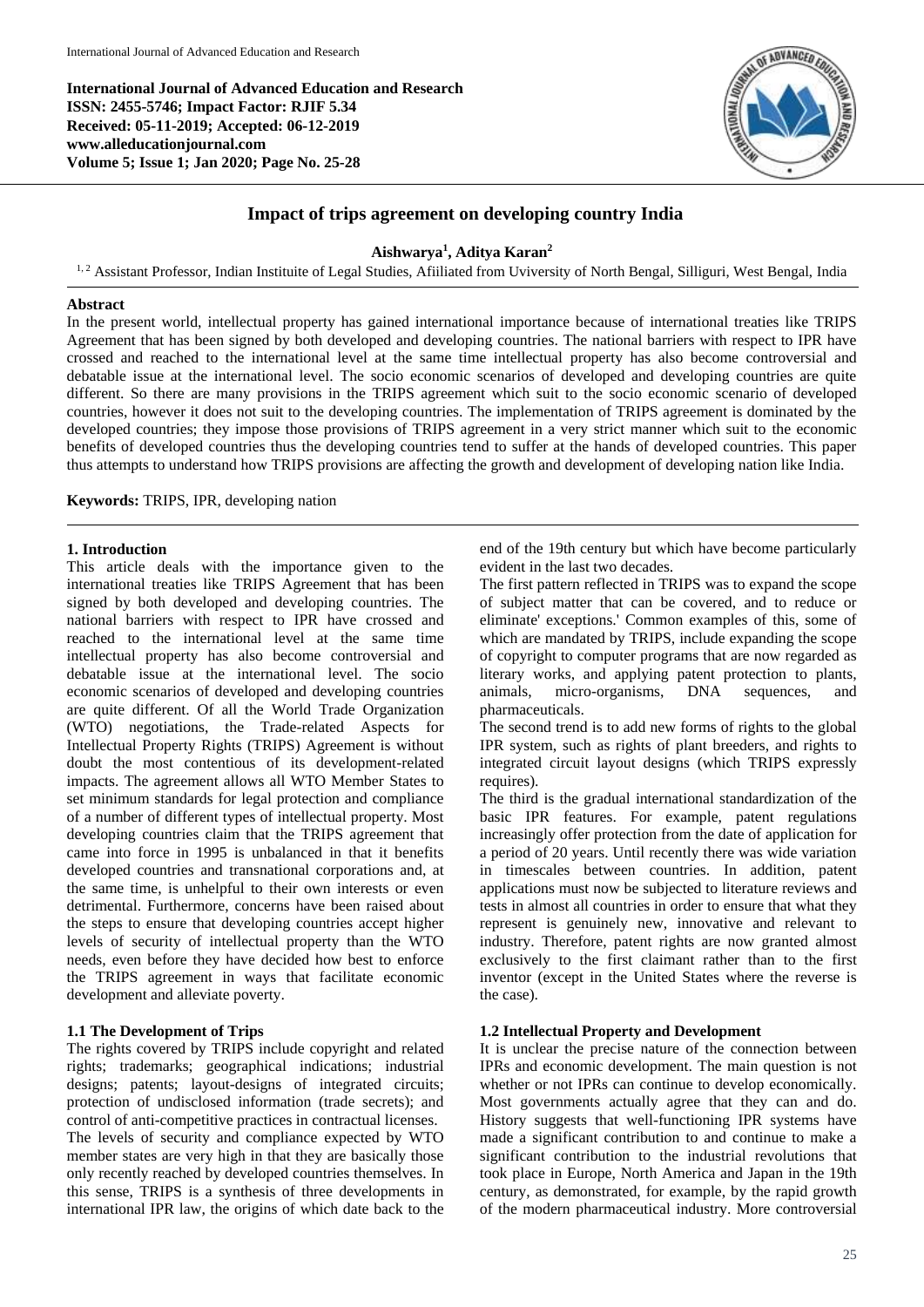is the extent to which IPR systems should be allowed as they were prior to TRIPS to vary according to the levels of development and technological self-sufficiency that individual developing countries have reached. The issue here is whether a relatively stringent IPR regime (as embodied by TRIPS) will best encourage economic growth in all countries, or whether a more flexible one may be more appropriate for some of them.

Developed countries and business associations, whose members benefit directly from effective IPR regimes, tend to adopt the first position. Critics argue that strong IPR regulation would allow developing countries to attract more investment as foreign firms are unwilling to invest in a country where their innovations could be replicated with little compensation and thus gain better access to new technologies brought from outside. As a result of the benefits provided by the IPR program to inventors and innovators, developing countries would also be inspired to produce more inventions on their own.

But many governments in developing countries are concerned that the legal standards imposed by TRIPS, especially for patents, may at present simply be too high for their countries. We worry, for example, that expanding IPR rights to advanced industrial fields such as biotechnology and information and communications technology will only favor foreign businesses as their domestic firms lack the ability to innovate in this field.

#### **1.3 Trips and Its Impact on globalization**

Under the aforementioned heading, the researcher wanted to show the relationship between the two, i.e. TRIPS And GLOBALISATION, as we can see that trade between the countries has increased to date and the new path is opening day by day to promote easy trade at international level in such a long time as the numerous agreements such as GATT, TRIPS, Madrid and the Paris Convention come into the picture.

Globalization is the new buzzword that has dominated the world with the end of the cold war and the break-up of the former Soviet Union and the global trend toward the rolling ball since the nineties of the last century State boundaries with increased reliance on the market economy and renewed trust in private capital and resources, a cycle of structural adjustment driven by World Bank and other international organizations ' studies and influences, have begun in many developing countries. Globalization has also given developing countries new opportunities. Greater access to developed country markets and technology transfer aims to improve productivity and a higher standard of living. Yet globalization has also created new problems such as growing inequality across and within nations, financial market instability, and degradation of the climate. Another negative aspect of globalization is that there is still a large majority of developing countries out of the mainstream yet globalization has also created new problems such as increasing inequality across and within countries, financial market instability, and degradation of the climate. Another negative aspect of globalization is that the vast majority of developing countries are still out of the loop.

ONE-THIRD lacks access to essential drugs from the world's population. More than half of the population in the poorest parts of Africa and Asia have no access to essential drugs. Most successful solutions in developing countries are

and have been out of reach of people for many years. The situation may even get worse in the near future due to globalization and new international trade rules, hence the need for new approaches to secure and further the basic human right to access health care.

There may be different causes for lack of availability of vital drugs, including logistical supply and storage issues, poor quality, excessive drug selection, unnecessary prescribing and use, inadequate manufacturing, insufficient drug research and development (R&D) and prohibitive costs.

#### **1.4 Trips and national treatment that each member must accord with other nationals**

Each Member shall accord to the nationals of other Members treatment no less favorable than that it accords to its own nationals with regard to the protection of intellectual property,

Article 4 of trips agreement deals with most favored national treatment that is if any member country gives any advantage, privilege or immunity to any of the nationals of any other country then it shall accord the same advantage and privileges to all the other member countries. Thus this provision emphasizes on equal treatment of member countries without any discrimination. Exempted from this obligation is any advantage, favors, privilege or immunity accorded by a Member: [1]

- a. Deriving from international agreements on judicial assistance or law enforcement of a general nature and not particularly confined to the protection of intellectual property;
- b. Granted in accordance with the provisions of the Berne Convention (1971) or the Rome Convention authorizing that the treatment accorded be a function not of National treatment but of the treatment accorded in another country;
- c. In respect of the rights of performers, producers of phonograms and broadcasting organizations not provided under this Agreement;
- d. Deriving from international agreements related to the protection of intellectual property which entered into force prior to the entry into force of the WTO Agreement, provided that such agreements are notified to the Council for TRIPS and do not constitute [2] an arbitrary or unjustifiable discrimination against nationals of other Members<sup>[3]</sup>.

## **1.5 Legislative framework of IPR laws in India**

Intellectual Property Rights (I.P.R.) is the legal rights governing the use of creations of the human minds. Intellectual property refers to creation of mind, i.e., inventions, industrial designs for article, literary and artistic work, symbols, etc., used in commerce.

The term "Intellectual Property" has been used for almost more than one hundred and fifty years, which refers to the general area of law that includes copyrights, patents, designs and trade mark and the related rights. The intellectual property law regulates the creation, use and exploitation of mental or creative labour. There are number of forms and

**<sup>.</sup>** 1 http:www4.law.cornell.edu/uscode/35/

<sup>2</sup> www.worldtradelaw.net/uragreements/tripsagreement

<sup>3</sup> http://www.wto.org/english/tratop-e/com\_e/ecom\_e.html,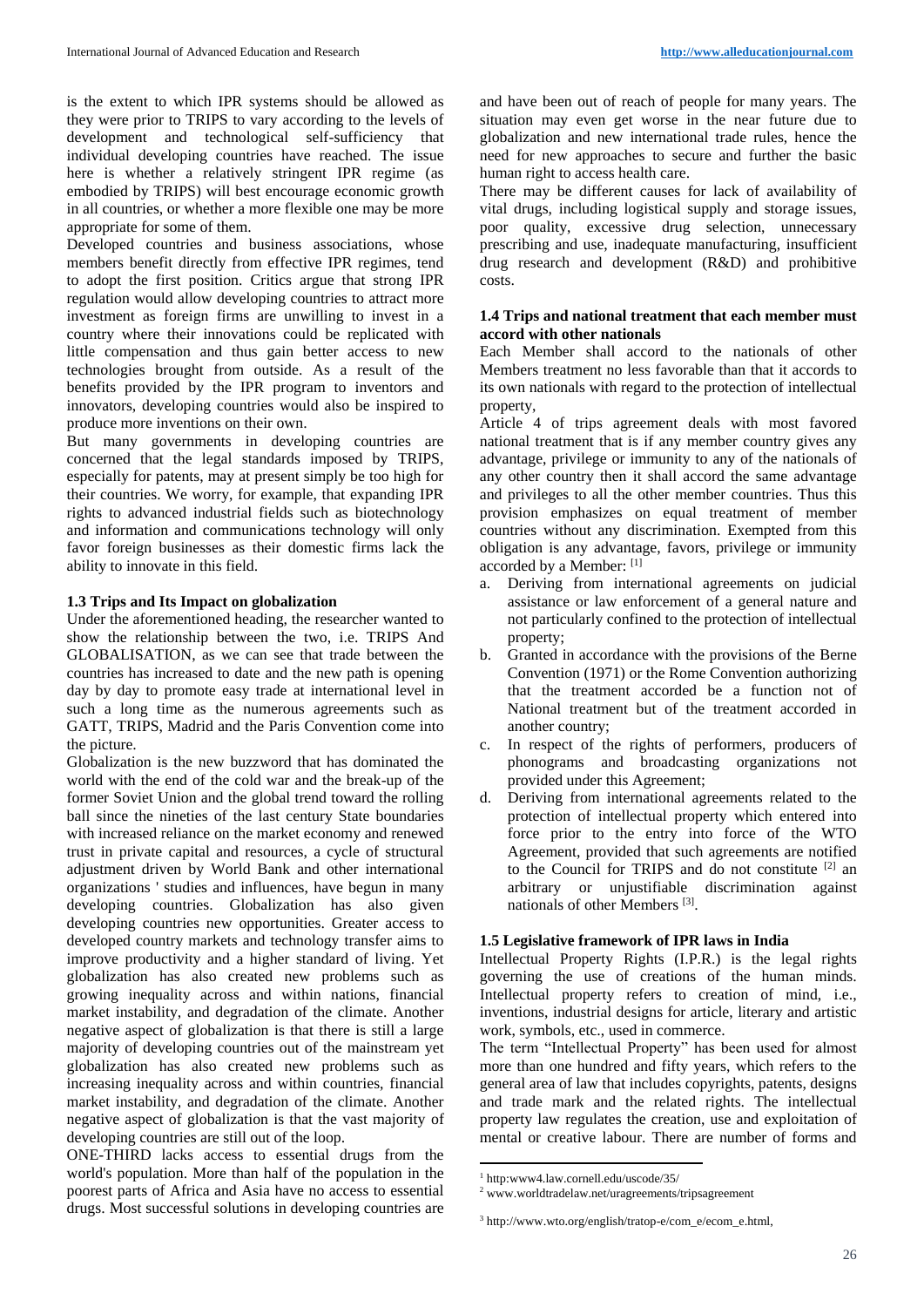important differences between the various forms of intellectual property. The single factor that they are in common is that they establish property protection over intangible things such as ideas, inventions, signs and information<sup>[4]</sup>.

Intellectual property is divided into two categories: industrial property, which includes inventions (patents), trademarks, industrial designs, and geographic indications of source: and Copyright, which includes literary and artistic works such as novels, poems, plays, films and musical works, etc. According to the TRIPS Agreement, the intellectual property has been classified into—Patents, Industrial Designs, Trade Marks, Copyright, Geographical Indications, Layout Designs of Integrated Circuits, Protection of Undisclosed Information / Trade Secrets. Different IP Right varies in the protection they provide.

Following are the Acts included in the intellectual property regime.

- 1. The Trade Marks Act, 1999
- 2. The Patents Act, 1970
- 3. The Copyright Act, 1957
- 4. The Designs Act, 2000
- 5. The Geographical Indications of Goods (Registration and Protection) Act, 1999
- 6. The Protection of Plant Varieties and Farmers Rights Act, 2001
- 7. The Semiconductor Integrated Circuits Layout Design Act, 2000

### **Justification for Intellectual Property**

The question is why legal protection is provided to intellectual property? The general justification for the protection of intellectual property rights is that the intellectual property induces or encourages desirable behavior. For example, patent system is sometime justified on the basis that it provides inventor with an incentive to disclose valuable technical information to the public, which would have otherwise remain secret. Similarly the trade mark system is justified because it encourages traders to manufacture and sell high quality products. It prevents third parties from becoming unjustly enriched by "reaping where they have not sown" and it also encourages them to provide information to the public about those attributes. The ethical and moral arguments justify intellectual property rights because the law recognizes an author's natural rights over the product of their labor.

## **1.6 criticisms and controversies of trips agreement**

TRIPS agreement has many broad brush provisions. Many provisions in the TRIPS agreement are very vague and broad. These provisions are susceptible to different interpretations. At times controversy arises because of such broad provisions. Some of the examples of broad brush provisions present in the TRIPS agreement are Article 27 of TRIPS agreement about subject matter of patent. Article 27 of TRIPS agreement states as to what is patentable but the provision is very broad and subject to different interpretations. Some of the provisions in TRIPS are also inconsistent to each other, for example Article 27.2 of TRIPS agreement excludes patentability of all life forms

however Article 27.3 allows patentability of micro organisms. The micro organisms are also living creature hence these should also be excluded from patentability [5].

TRIPS agreement is frozen in time. The GATT / WTO agreement on trade related aspects of intellectual property (TRIPS) concluded on April 15th 1994 and entered into force on Jan. 1, 1995. The provision of the TRIPS agreement has been framed in 90's so some of the provisions of TRIPS have become obsolete and needs review and amendment. Since TRIPS has been framed in late 90's so many of the provisions of TRISP do not suit to the socio-economic scenario of present situation.

TRIPS agreement fails to cope-up with new and changing technologies. TRIPS agreement sets only minimum standards and thus it establishes only a floor and not a ceiling for IPR Protection. The main objective and principle of TRIPS agreement is to set only minimum standards required for the protection of IPR. Moreover the minimum standards which it emphasizes does not suit to the socioeconomic scenario of each member country, so the member countries need to carefully draft their own legislative frame work for better protection of intellectual property. The TRIPS agreement needs to be reviewed and amended with the changing world.

The implementation of TRIPS agreement is mainly dominated by the lobby of developed countries they pressurize the implementation of that interpretation of the provisions of TRIPS agreement which suit to the developed country's economic benefits. Developing countries are suffered at the hands of developed countries.

The proper role of IPRs in light of a globalizing economy remains contested. "The difficulty stems from divergent concepts of property and ownership. Different legal principles exist from country to country, stemming from the particular social, political and ideological experiences of each, Prior to the TRIPS Agreement, IPRs protection ranged from totally open regimes that did not protect private IPRs to highly protectionist regimes in which both products and processes could be protected while views both for and against extensive IPRs protection, as evidenced by the TRIPS agreement are strong, there is little concrete evidence that it is the only incentive for innovation or that it will lead to socio-economic and technological development. Ultimately, the TRIPS Agreement is the type of global protection of IPRs that developed countries have been seeking. "However, the TRIPS Agreement simultaneously narrows the developing countries' access to technology, discouraging the rapid diffusion of new technology needed for economic growth.

### **Major Findings**

**.** 

- The provisions of TRIPS Agreement are very broad and vague; many provisions are inconsistent to each other.
- There are some provisions in TRIPS Agreement which are more favorable to developed countries as compared to developing countries like there are provisions of additional protections in respect of geographical indications for wines and spirit whereas the additional protections are not available to products of developing countries.

 $\overline{a}$ <sup>4</sup> G.B Reddy, Intellectual property law, Gogia Law Agency, Hyderabad, at p. 197

<sup>5</sup> Helfer Laurance R., Regime shifting the TRIPS Agreement and New Dynamics of International Intellectual Property Law Making, Journal of International Law, 29(1), 2004, at p. 42